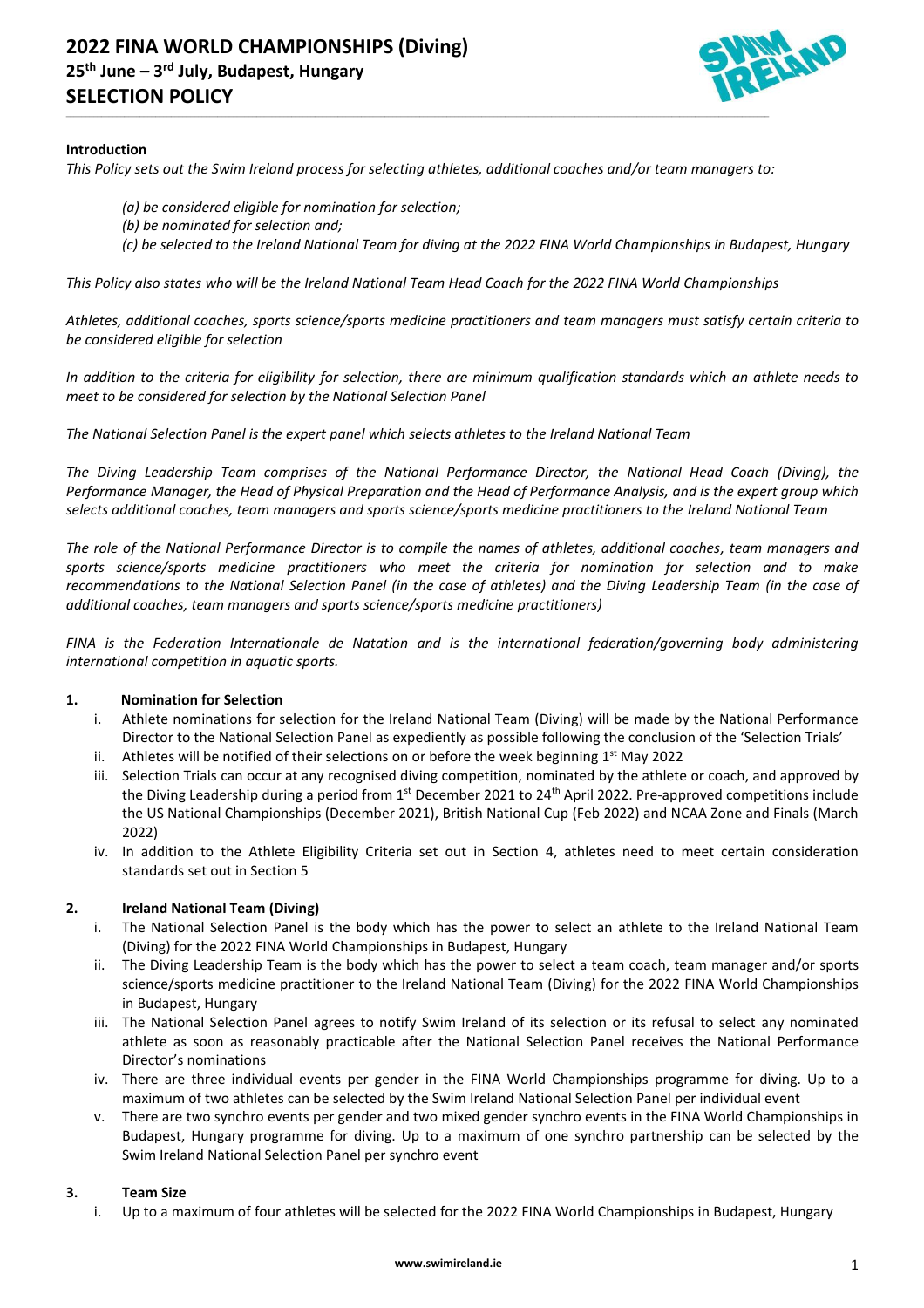

ii. There is no obligation on the National Selection Panel to select four athletes and the total Team size will be subject to available funding and will be determined by the National Performance Director and validated by the National Selection Panel

\_\_\_\_\_\_\_\_\_\_\_\_\_\_\_\_\_\_\_\_\_\_\_\_\_\_\_\_\_\_\_\_\_\_\_\_\_\_\_\_\_\_\_\_\_\_\_\_\_\_\_\_\_\_\_\_\_\_\_\_\_\_\_\_\_\_\_\_\_\_\_\_\_\_\_\_\_\_\_\_\_\_\_\_\_\_\_\_\_\_\_\_\_\_\_\_\_\_\_\_\_\_\_\_\_\_\_\_\_\_\_\_\_\_\_\_\_\_\_\_\_\_\_\_\_\_\_\_\_\_\_\_\_\_\_\_\_\_\_\_\_\_\_\_\_\_\_\_\_\_\_\_\_\_\_\_\_\_\_\_\_\_\_\_\_\_\_\_\_\_\_\_\_\_\_\_\_\_\_\_\_

# **4. Athlete Eligibility**

At the time that the National Performance Director is nominating athletes for selection to the National Selection Panel, athletes must meet the following criteria to be considered to be eligible for selection:

- i. Be an Irish citizen at the time of entries being submitted to FINA;
- ii. Be eligible to represent Ireland as per FINA General Rules 1 & 2 (GR 1 & 2) at the time of entries being submitted to FINA;
- iii. Hold an Irish passport at the time of entries being submitted to FINA;
- iv. Be a registered Swim Ireland member for the 2021-2022 season;
- v. Be in good standing with Swim Ireland;
- vi. Be available to fulfil all of the Ireland National Team obligations;
- vii. Comply with the statements and expectations of the Swim Ireland 'On This Performance Team' booklet;
- viii. Not be the subject of an anti-doping ban, a doping violation and/or a pending doping violation;
- ix. Comply with any FINA eligibility criteria and/or requirements. Swim Ireland, in consultation with FINA, will decide on any question of eligibility (having regard to all eligibility criteria set by the Swim Ireland and FINA) with the Swim Ireland decision being final

# **5. Athlete Selections (Individual Events)**

i. To be considered for selection to the Ireland National Team via an individual event/s, athletes must record a score during the 'Selection Window' equal to or better than an individual event Consideration Standard detailed in Table 1, where all rounds of competition (heat, semi-final and/or final) are seen as having equal consideration status;

| ault T               |                          |               |
|----------------------|--------------------------|---------------|
| <b>MALE</b>          |                          | <b>FEMALE</b> |
| <b>Consideration</b> | Event                    | Consideration |
| Score                |                          | Score         |
| 389                  | 3m Springboard           | 267           |
| 383                  | 10 <sub>m</sub> Platform | 275           |

**Table 1**

## **6. Athlete Selections (Synchro Events)**

i. To be considered for selection to the Ireland National Team for synchro event/s, athletes will have been nominated to the Team via Section 5

## **7. Athlete Selection Procedure**

- i. At the conclusion of the Selection Trials, those athletes who have achieved the criteria requirements outlined in Section 4 and Section 5 will be considered eligible for nomination to the National Selection Panel by the National Performance Director
- ii. Subject to National Performance Director discretion, any athlete selected via an individual event by the National Selection Panel may also be considered for additional individual event selections if:
	- the Ireland National Team do not already have two athletes qualified for the individual event in question via Section 5
	- it is believed that such a selection/s will complement and/or augment their performance in the individual event/s for which the athlete was originally selected
- vi. Subject to National Performance Director discretion, athletes selected for individual events may also be selected to synchro events
- vii. The decision of the National Selection Panel shall be subject to an Appeals Process (Section 22)

## **8. Team Head Coach**

**i.** The Head Coach for the Ireland National Team (Diving) at the 2022 FINA World Championships in Budapest, Hungary will be the National Head Coach (Diving)

## **9. Team Coach Eligibility**

Depending on the size of the Ireland National Team (Diving), any additional coach to be considered eligible for selection by the Diving Leadership Team must meet the following criteria: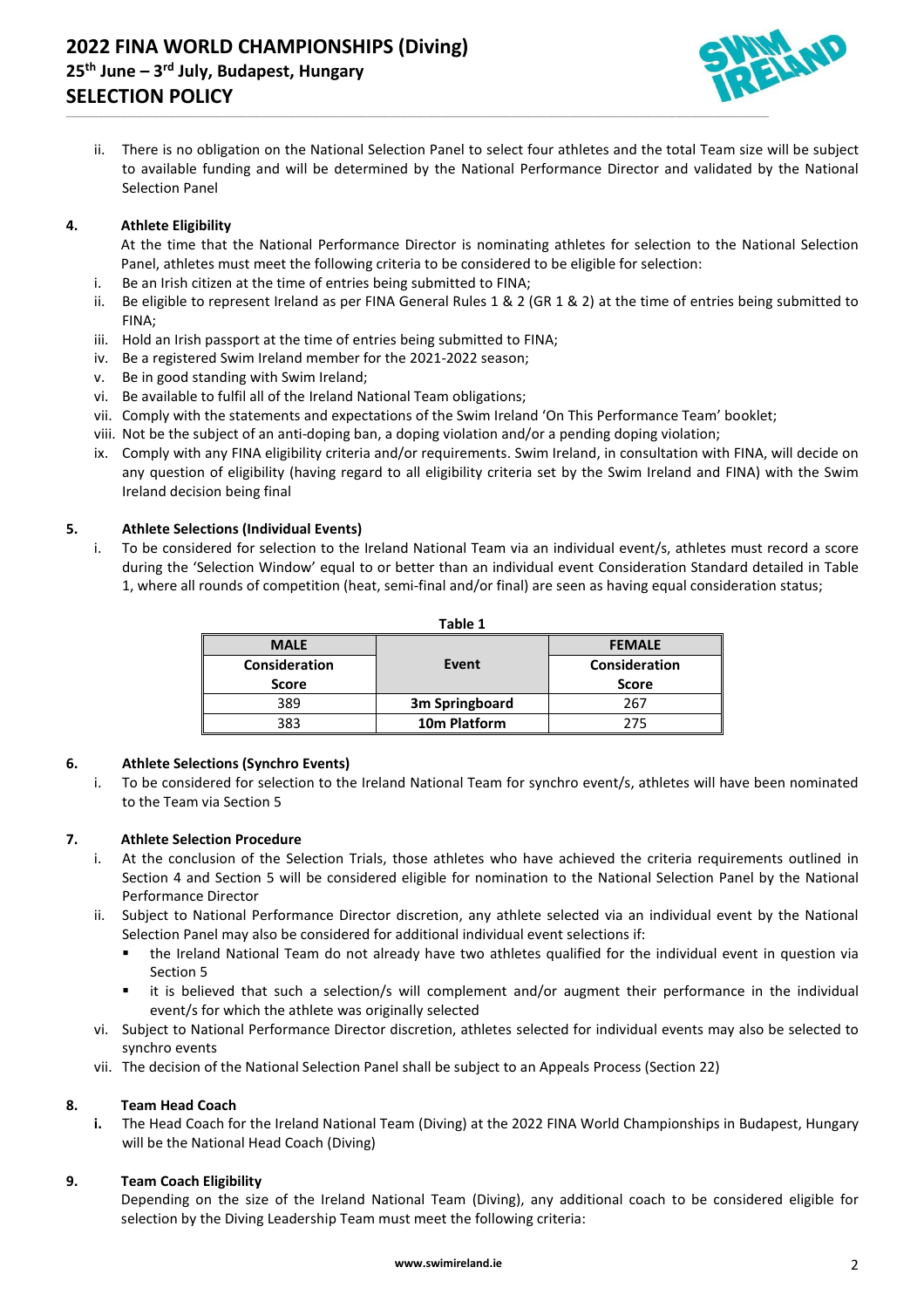

- i. Be a registered Swim Ireland member for the 2021-2022 season;
- ii. Be in good standing with Swim Ireland;
- iii. Be holders of the Swim Ireland Level 3 Coaching Certificate or international equivalent or be enrolled on a Level 3 Coaches Course at the time of selection;
- iv. Be available to fulfil the obligations of the Ireland National Team;
- v. Comply with the statements and expectations of the Swim Ireland 'On This Performance Team' booklet

\_\_\_\_\_\_\_\_\_\_\_\_\_\_\_\_\_\_\_\_\_\_\_\_\_\_\_\_\_\_\_\_\_\_\_\_\_\_\_\_\_\_\_\_\_\_\_\_\_\_\_\_\_\_\_\_\_\_\_\_\_\_\_\_\_\_\_\_\_\_\_\_\_\_\_\_\_\_\_\_\_\_\_\_\_\_\_\_\_\_\_\_\_\_\_\_\_\_\_\_\_\_\_\_\_\_\_\_\_\_\_\_\_\_\_\_\_\_\_\_\_\_\_\_\_\_\_\_\_\_\_\_\_\_\_\_\_\_\_\_\_\_\_\_\_\_\_\_\_\_\_\_\_\_\_\_\_\_\_\_\_\_\_\_\_\_\_\_\_\_\_\_\_\_\_\_\_\_\_\_\_

## **10. Team Coach Selection Procedure**

- i. Subject to coaches meeting the criteria as set out in Section 9, one or more additional coaches may be jointly recommended by the National Performance Director and the National Head Coach (Diving) and where so recommended, may be selected by the Diving Leadership Team
- ii. National Team Coaches may be selected in an offsite (Holding Camp only), onsite (FINA World Championships only) and/or combined (Holding Camp and FINA World Championships) role and such selections will be reflective of the Team size, the needs of the individual athletes and/or synchro partnerships selected, as well as considering the optimum balance of the Team as a whole. As such, a Team Coach may not be required/selected

## **11. Team Manager Eligibility**

Depending on the size of the Ireland National Team (Diving), any team manager to be considered eligible for selection by the Diving Leadership Team must meet the following criteria:

- i. Be a registered Swim Ireland member for the 2021-2022 season;
- ii. Be in good standing with Swim Ireland;
- iii. Be a full-time resident within Ireland;
- iv. Be holders of the Swim Ireland Level 2 Team Management Certificate or international equivalent;
- v. Be available to fulfil the obligations of the Ireland National Team;
- vi. Other than in exceptional circumstances, team managers will not be the parent or guardian of an athlete member of the Team;
- vii. Comply with the statements and expectations of the Swim Ireland 'On This Performance Team' booklet

## **12. Team Manager Selection Procedure**

- i. Subject to the team manager meeting the criteria as set out in Section 11, the team manager may be jointly recommended by the National Performance Director and the National Head Coach (Diving) and where so recommended, may be selected by the Diving Leadership Team
- ii. Team managers may be selected in an offsite (Holding Camp only), onsite (FINA World Championships only) and/or combined (Holding Camp and FINA World Championships) role and such selections will be reflective of the Team size, the needs, age and gender balance of the individual athletes and/or synchro partnerships selected, as well as considering the optimum balance of the Team as a whole. As such, a team manager may not be required/selected

## **13. Sports Science/Sports Medicine Practitioner Eligibility**

Depending on the size of the Ireland National Team (Diving), any sports science/sports medicine practitioner to be considered eligible for selection by the Diving Leadership Team must meet the following criteria:

- i. Be in good standing with Swim Ireland;
- ii. Be holders of an appropriate and recognised qualification for the position of appointment;
- iii. Be available to fulfil the obligations of the Ireland National Team;
- iv. Comply with the statements and expectations of the Swim Ireland 'On This Performance Team' booklet

# **14. Sports Science/Sports Medicine Practitioner Selection Procedure**

- i. Subject to a sports science/sports medicine practitioner meeting the criteria as set out in Section 13, a sports science/sports medicine practitioner may be jointly recommended by the National Performance Director and the National Head Coach (Diving) and where so recommended, may be selected by the Diving Leadership Team
- ii. Sports science/sports medicine practitioners may be selected in an offsite (Holding Camp only), onsite (FINA World Championships only) and/or combined (Holding Camp and FINA World Championships) role and such selections will be reflective of the Team size and the needs of the individual athletes and/or synchro partnerships selected. As such, sports science/sports medicine practitioners may not be required/selected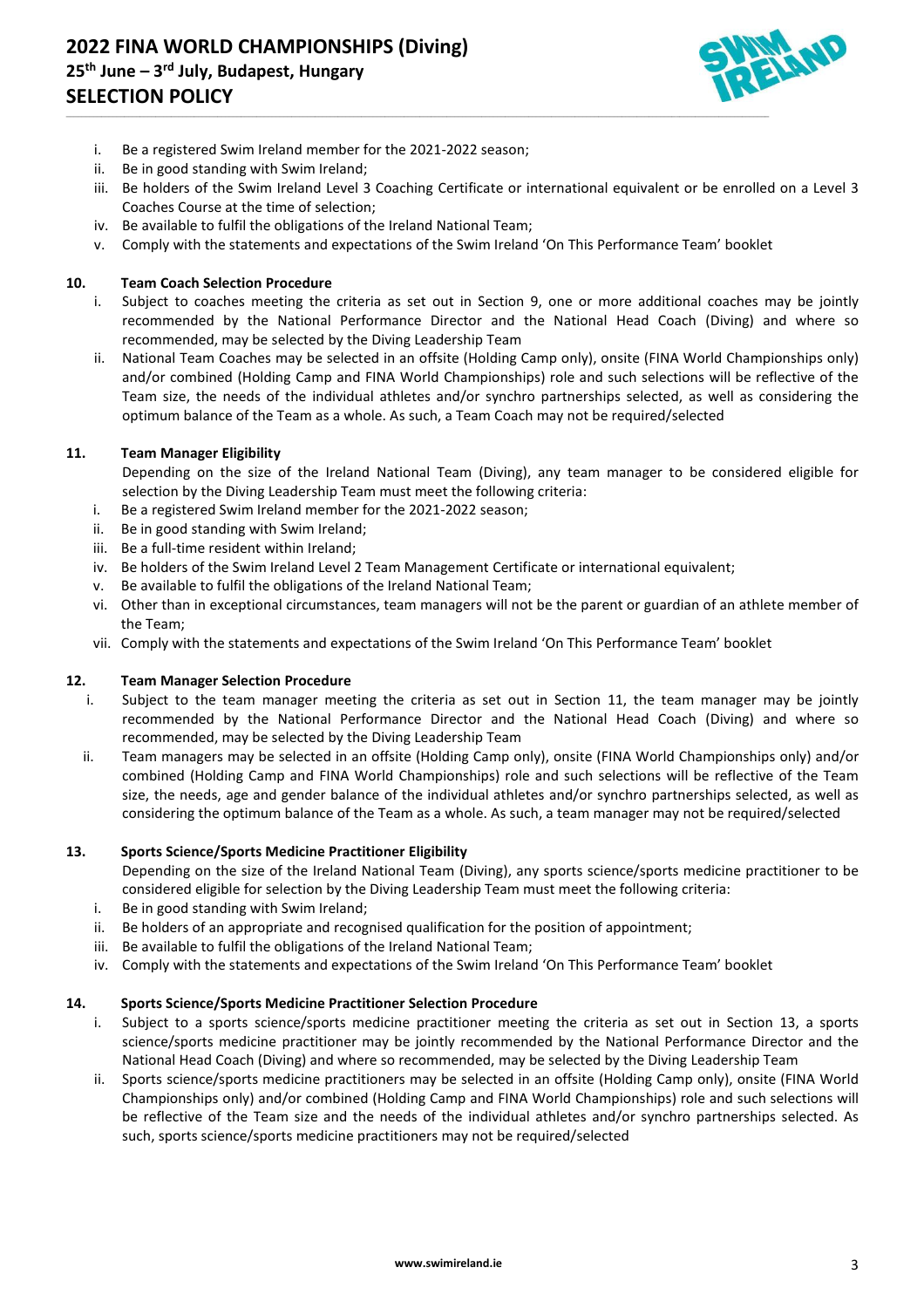

# **15. Ireland National Team (Diving) Obligations**

Swim Ireland will publish a suite of obligations which must be agreed to by any athlete, team coach, team manager or and sports science/sports medicine practitioner who has been selected to represent the Ireland National Team (Diving) at the 2022 FINA World Championships. In addition to such obligations, Swim Ireland oblige all athletes selected to:

- i. Agree not to disclose any selected Ireland National Team member name to the press or any other media (including their own social media) until Swim Ireland have themselves announced this to the press and other media
- ii. Compete in the 2022 LEN European Championships (if selected)
- iii. Compete in the 2022 Commonwealth Games (if selected)
- iv. Complete, sign and comply with the Swim Ireland National Team Code of Conduct
- v. Complete a Swim Ireland Medical Form prior to competing at the 2022 FINA World Championships

\_\_\_\_\_\_\_\_\_\_\_\_\_\_\_\_\_\_\_\_\_\_\_\_\_\_\_\_\_\_\_\_\_\_\_\_\_\_\_\_\_\_\_\_\_\_\_\_\_\_\_\_\_\_\_\_\_\_\_\_\_\_\_\_\_\_\_\_\_\_\_\_\_\_\_\_\_\_\_\_\_\_\_\_\_\_\_\_\_\_\_\_\_\_\_\_\_\_\_\_\_\_\_\_\_\_\_\_\_\_\_\_\_\_\_\_\_\_\_\_\_\_\_\_\_\_\_\_\_\_\_\_\_\_\_\_\_\_\_\_\_\_\_\_\_\_\_\_\_\_\_\_\_\_\_\_\_\_\_\_\_\_\_\_\_\_\_\_\_\_\_\_\_\_\_\_\_\_\_\_\_

- vi. Commit to the values of the Swim Ireland National Squad Athlete Charter
- vii. Abide by the Uniform Policy, the Media Policy, the Appearances Policy, the Betting, Gambling & Integrity Policy and the Sports Supplements Policy of the Swim Ireland National Team
- viii. Comply with Swim Ireland swimwear regulations
- ix. Adhere to all prescribed travel arrangements which might involve different travel dates to other members of the Team
- x. Make themselves available for all Ireland National Team activities designated by the National Performance Director (including, but not limited to, any associated Ireland National Team camps). No Ireland National Team member will be allowed to leave a National Team camp or undertake any activities that are not directly relevant to the National Team camp, including any external media, sponsor or social activities. Failure to attend the required activities could result in an athlete being de-selected. Under exceptional circumstances, written approval to be excluded from activities can be given by the National Performance Director

## **16. Team Uniform/Kit**

i. All Team uniform and kit (including competition suits) will be provided for and to the Ireland National Team by Swim Ireland

## **17. Competitive Readiness**

'Competitive Readiness' means the combined professional opinion of the National Performance Director and the National Head Coach (Diving) following advice, where necessary, from a member/s of the Sport Ireland Institute Medical Team as to the ability of an athlete who has been selected to represent the Ireland National Team (Diving) at the 2022 FINA World Championships to achieve an equal or superior performance in their selected Olympic event(s) at or above the Selection Standards detailed in Table 1.

- i. Athletes who, in the opinion of the National Performance Director and the National Head Coach (Diving), do not remain Competitively Ready by reason of lack of fitness, injury, illness, application to training, performance behaviour or other reasons, may be removed from the Ireland National Team (Diving)
- ii. Athletes and their home programme coaches shall immediately report any injury, illness, change in training, change in application to training and/or performance behaviour, that could affect their ability to compete at their highest level at the 2022 FINA World Championships, to the National Performance Director and the National Head Coach (Diving) in writing, via e-mail
- iii. In the case of lack of fitness, injury, or illness, it shall be necessary for the National Performance Director and the National Head Coach (Diving) to consider recommendations made by a member/s of the Sport Ireland Institute Medical Team
- iv. In the case of application to training, or performance behaviour or other reasons, it shall not be necessary for the National Performance Director and the National Head Coach (Diving) to seek recommendations from a member/s of the Sport Ireland Institute Medical Team
- v. In the case of lack of fitness, injury or illness, such athletes may be subject to a 'Proof of Readiness Test' to be determined by the National Performance Director, the National Head Coach (Diving), and an appropriate member/s of the Sport Ireland Institute Medical Team. The Proof of Readiness test will consist of a controlled performance such as a competition or an observed test
- vi. Athletes who are notified of a Competitive Readiness concern shall not travel with the Ireland National Team (Diving) to any National Team event including the 2022 FINA World Championships and/or an associated Holding Camp, unless and until the opinion of the National Performance Director and National Head Coach (Diving) has been communicated to that athlete that the athlete does meet their opinion of Competitive Readiness. If the athlete is at either the 2022 FINA World Championships or the associated Holding Camp and the opinion is that the athlete is not Competitively Ready, then he or she may be required to return home immediately